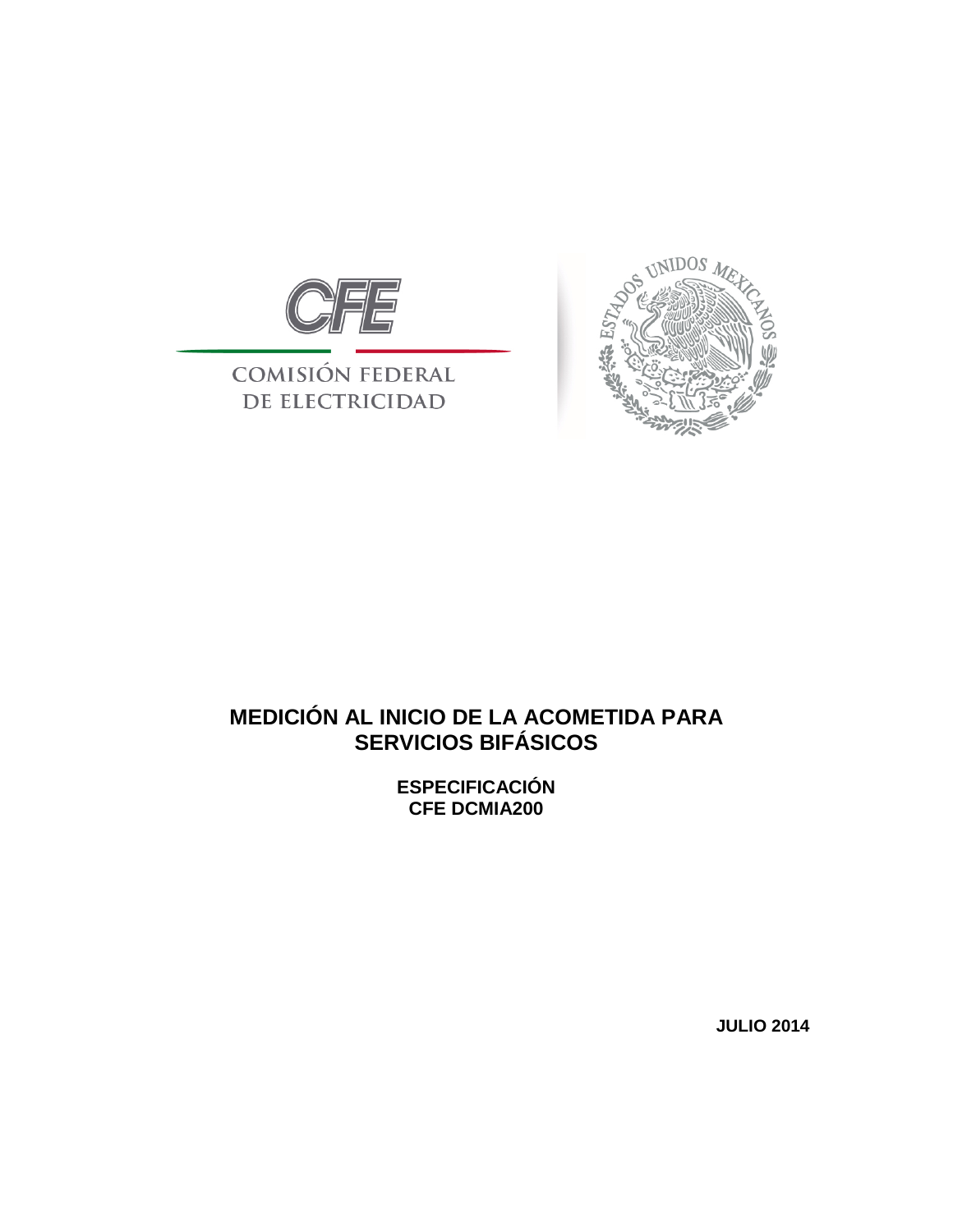

### **C O N T E N I D O**

| $1 \quad \blacksquare$ | CFE DCMIA201 SERVICIO BIFÁSICO CON CARGA HASTA 10 KW EN BAJA TENSIÓN,     |  |
|------------------------|---------------------------------------------------------------------------|--|
|                        | ÁREA URBANA, RED AÉREA CON BARDA FRONTAL Y MEDICIÓN AL INICIO DE LA       |  |
|                        |                                                                           |  |
| $\overline{2}$         | CFE DCMIA202 SERVICIO BIFÁSICO CON CARGA HASTA 10 KW EN BAJA TENSIÓN,     |  |
|                        | ÁREA URBANA, RED AÉREA, CONSTRUCCIÓN AL FONDO DE LA PROPIEDAD Y           |  |
|                        |                                                                           |  |
| $\overline{3}$         | CFE DCMIA203 SERVICIO BIFÁSICO CON CARGA HASTA 10 KW EN BAJA TENSIÓN, RED |  |
|                        | AÉREA CON BARDA LATERAL Y MEDICIÓN AL INICIO DE LA ACOMETIDA 5            |  |



| 140731                                                                                                               | Rev |  |  |  |  |  |  |  |  |  |  |
|----------------------------------------------------------------------------------------------------------------------|-----|--|--|--|--|--|--|--|--|--|--|
| APROBADA POR LA DIRECCION GENERAL DE DISTRIBUCION Y ABASTECIMIENTO DE ENERGIA ELECTRICA. `<br>. Y RECURSOS NUCLEARES |     |  |  |  |  |  |  |  |  |  |  |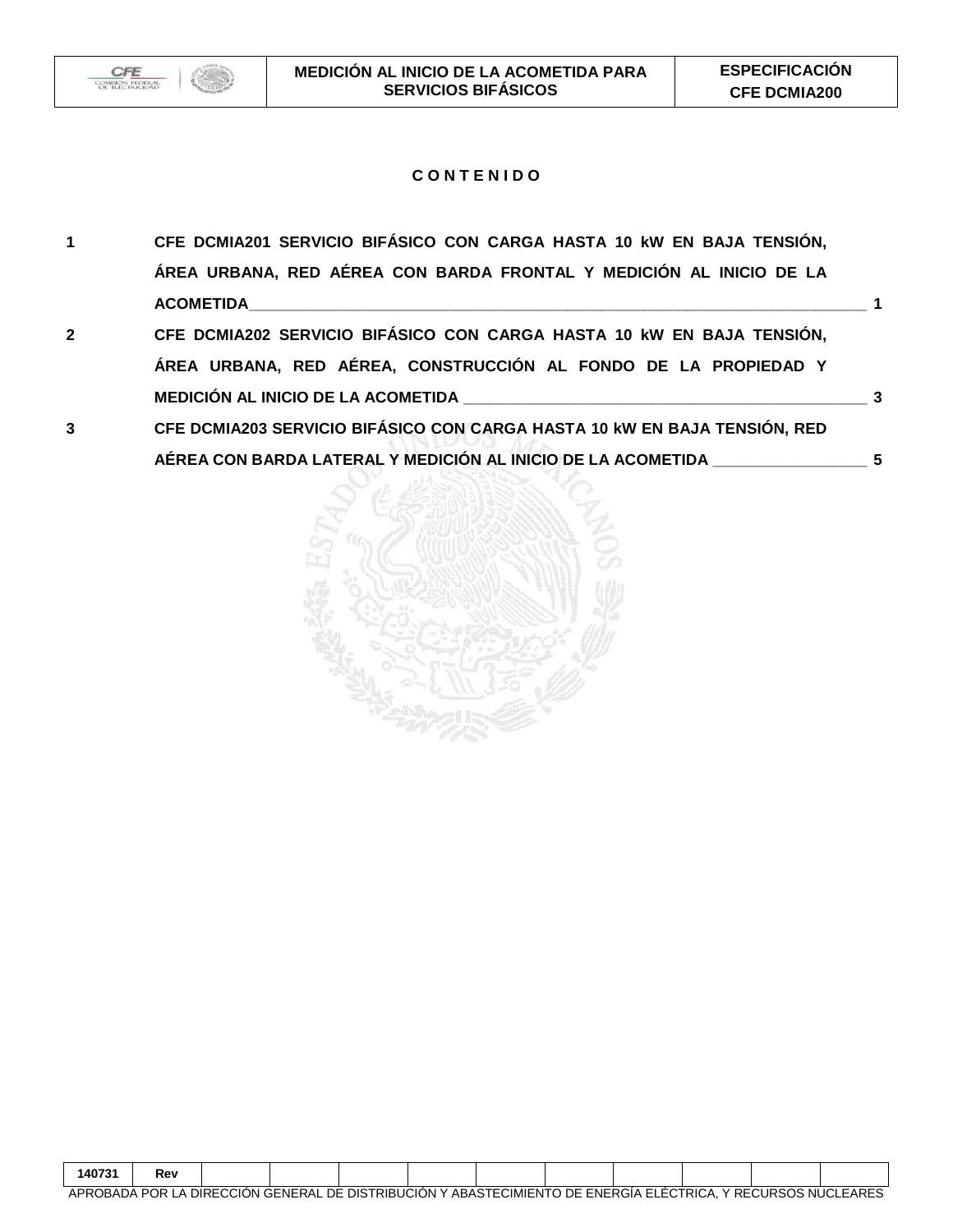

 $1$  de  $6$ 

Sin escala

#### CFE DCMIA201 SERVICIO BIFÁSICO CON CARGA HASTA 10 KW EN BAJA TENSIÓN, ÁREA  $\mathbf{1}$ URBANA, RED AÉREA CON BARDA FRONTAL Y MEDICIÓN AL INICIO DE LA ACOMETIDA



Acotaciones en metros

140731 Rev APROBADA POR LA DIRECCIÓN GENERAL DE DISTRIBUCIÓN Y ABASTECIMIENTO DE ENERGÍA ELÉCTRICA, Y RECURSOS NUCLEARES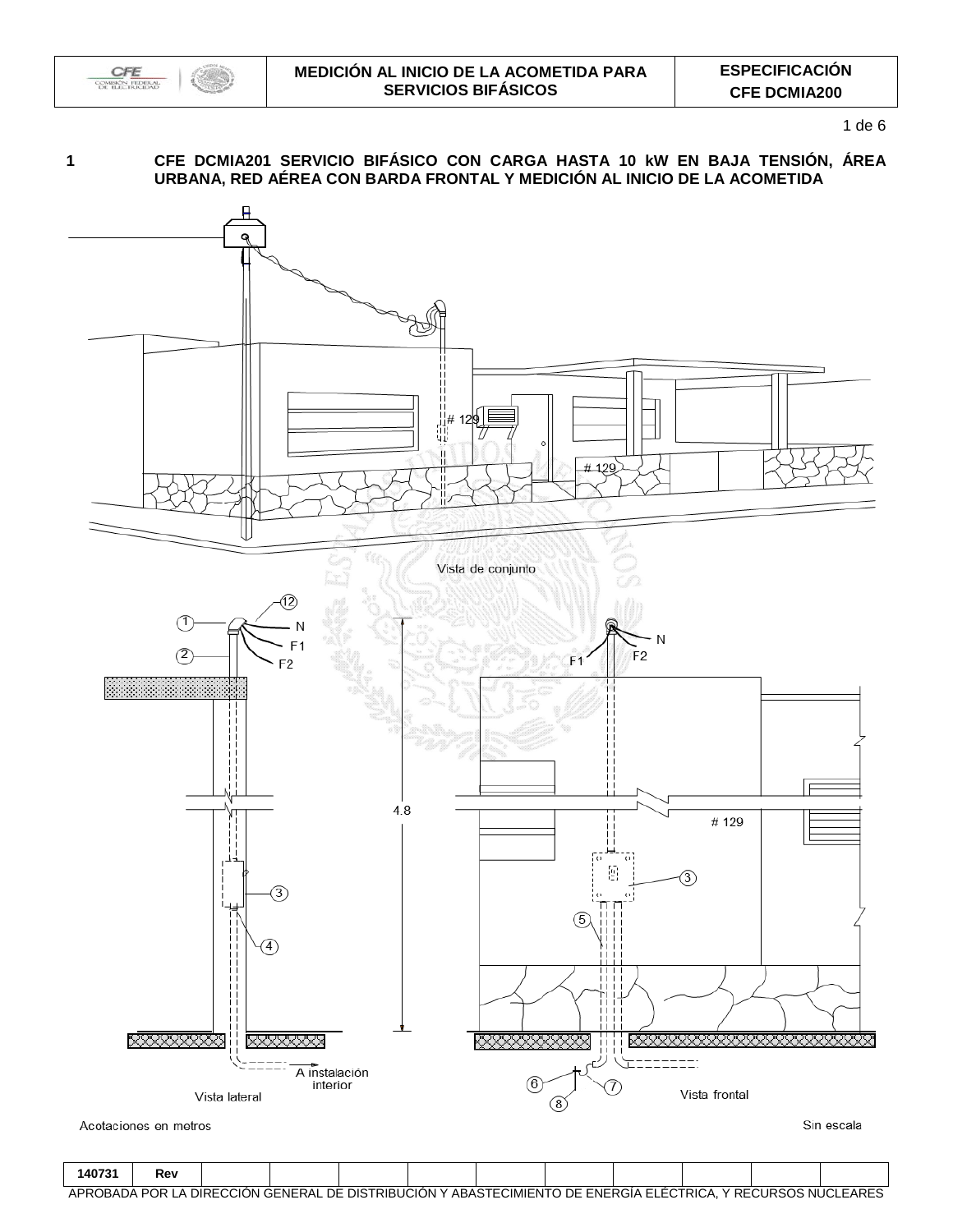

 $2$  de  $6$ 



Sin escala

| 140731                                                                                                                                                                                                                           | Rev |  |  |  |  |  |  |  |  |  |  |
|----------------------------------------------------------------------------------------------------------------------------------------------------------------------------------------------------------------------------------|-----|--|--|--|--|--|--|--|--|--|--|
| APROBADA<br>ECTRICA.<br>NUCLEARES<br>$\sim$ CION $\sim$<br>ECIMIENTO DE ENERGIA<br><b>DIRE</b><br><b>POR</b><br>GENERAL<br>. DE<br><b>CURSOS</b> N<br>∠ DISTRIBUCION Y I<br>ABASTEO<br>RE<br><u>— L</u><br>- 1<br>$\overline{A}$ |     |  |  |  |  |  |  |  |  |  |  |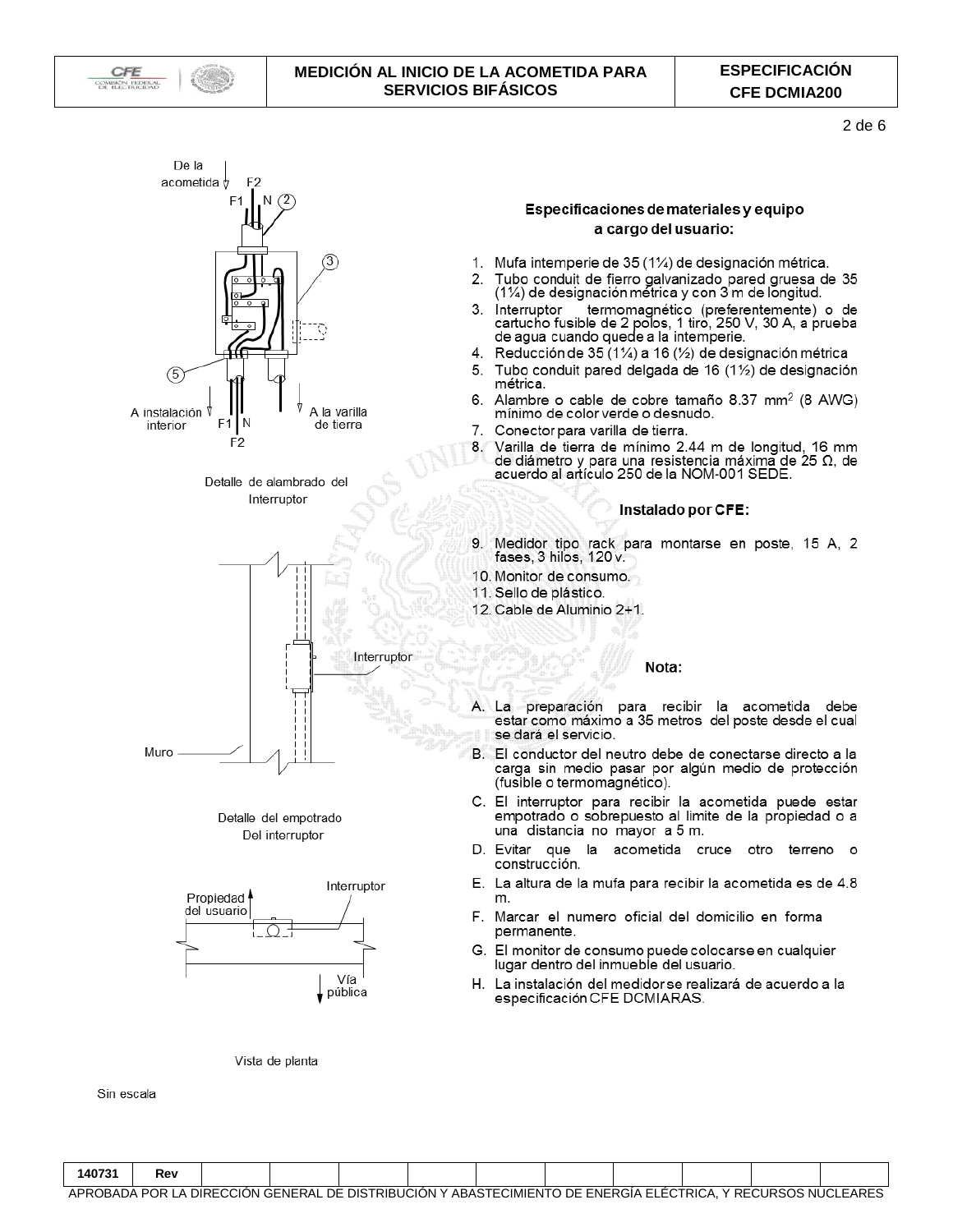

**140731 Rev**

3 de 6

**2 CFE DCMIA202 SERVICIO BIFÁSICO CON CARGA HASTA 10 kW EN BAJA TENSIÓN, ÁREA URBANA, RED AÉREA, CONSTRUCCIÓN AL FONDO DE LA PROPIEDAD Y MEDICIÓN AL INICIO DE LA ACOMETIDA**



APROBADA POR LA DIRECCIÓN GENERAL DE DISTRIBUCIÓN Y ABASTECIMIENTO DE ENERGÍA ELÉCTRICA, Y RECURSOS NUCLEARES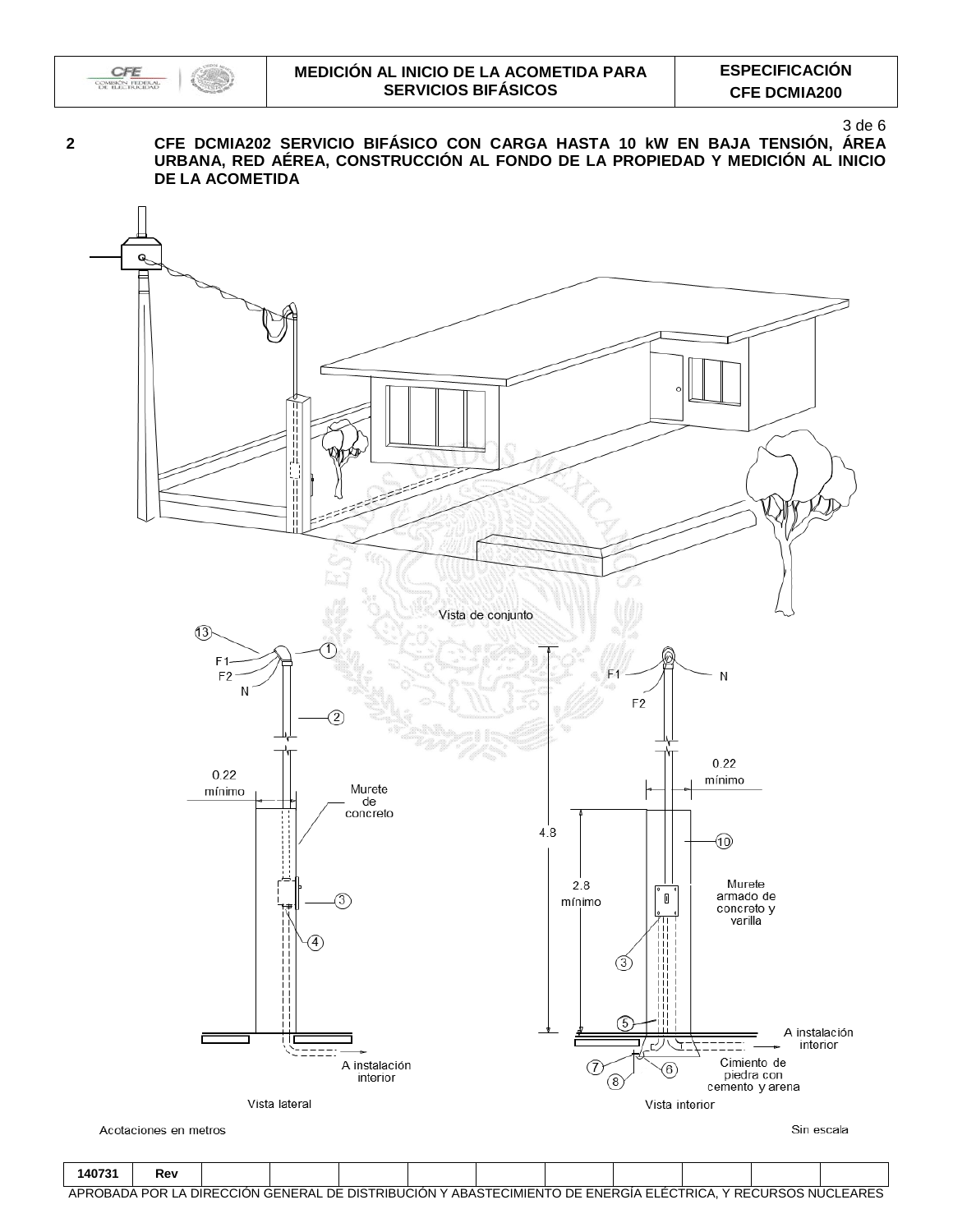

 $4$  de  $6$ 



Vista de planta

Sin escala

| 140731                                                                                                                                                                                                                                                      | Rev |  |  |  |  |  |  |  |  |  |  |
|-------------------------------------------------------------------------------------------------------------------------------------------------------------------------------------------------------------------------------------------------------------|-----|--|--|--|--|--|--|--|--|--|--|
| <b>EARES</b><br>DIRE'<br><b>CIMIENT</b><br>DE<br>. POR<br>DE<br>TRIBUC<br>DIS <sup>-</sup><br><b>ENERGIA EL</b><br>JON.<br>GENERAI<br>RE<br>ABAS<br>`NUCL.<br>OBADA<br>u IR'<br><b>HRICA</b><br>. JON :<br>$\sim$ $\sim$ $\sim$<br>$\overline{\phantom{a}}$ |     |  |  |  |  |  |  |  |  |  |  |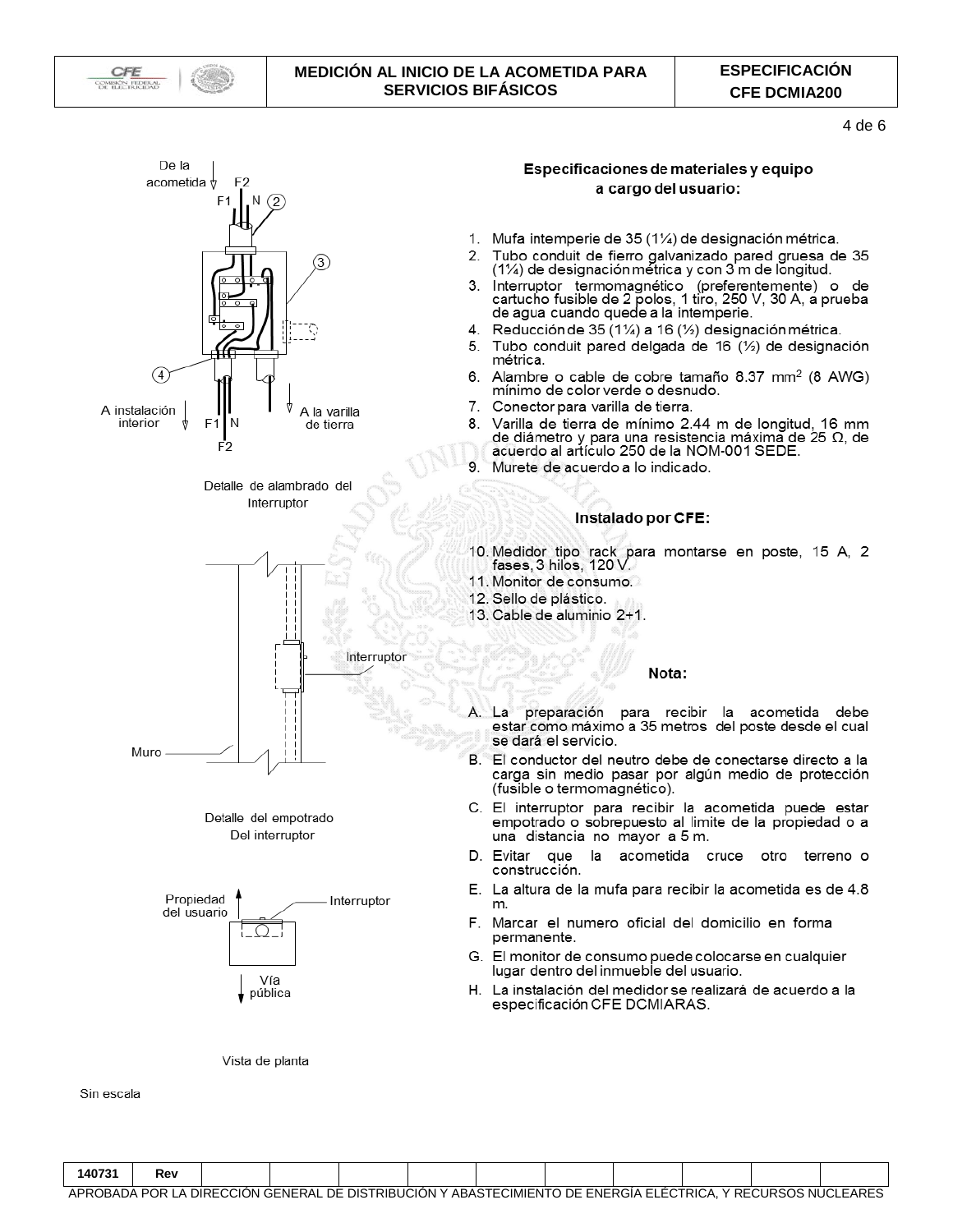

 $\mathbf{3}$ 

5 de 6

# CFE DCMIA203 SERVICIO BIFÁSICO CON CARGA HASTA 10 kW EN BAJA TENSIÓN, RED AÉREA<br>CON BARDA LATERAL Y MEDICIÓN AL INICIO DE LA ACOMETIDA



Acotaciones en metros

| 140731                                                                                                 | Rev |  |  |  |  |  |  |  |  |  |  |
|--------------------------------------------------------------------------------------------------------|-----|--|--|--|--|--|--|--|--|--|--|
| ' ABASTECIMIENTO DE ENERGÍA ELECTRICA.<br>. Y RECURSOS NUCLEARES<br>J FRIBUCION Y<br>POR .<br>APROBADA |     |  |  |  |  |  |  |  |  |  |  |

<u>a masa</u>